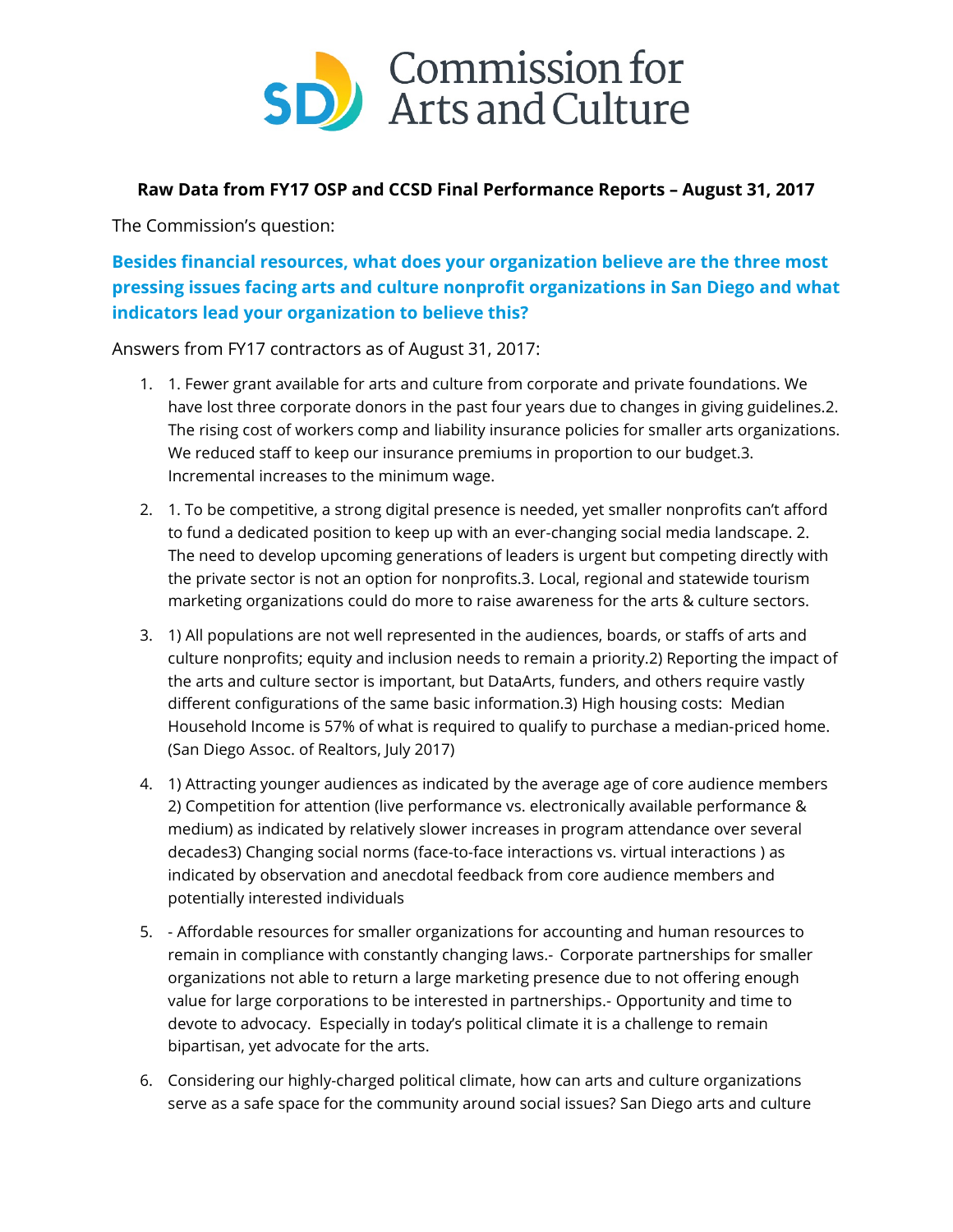organizations need to be proactive as oppose to being reactive with the ongoing issues.Cybersecurity threats are higher than they have ever been before and nonprofits are potential targets. With the ongoing budget cuts, organizations need to come up with ways to diversify revenues without compromising their core values.

- 7. Issue #1: Advocacy and Unity. Indicators: Continue strategic messaging to and by the entire arts community to make a more profound impact. Issue # 2: Lack of philanthropic legacy. Indicators: very few multi-generational philanthropic families; many entrepreneurs prefer to support entrepreneurship, rather than current institutions. Issue # 3: Equity, diversity, and inclusion. Indicators: Internal practices can be inequitable and difficult for orgs to identify.
- 8. 1. Availability of reasonably priced indoor venues with good acoustics and ample affordable parking. Indicators: while we strive to perform in unusual venues in underserved areas, availability and affordability of venues limits the options.2. Insufficient media coverage other than paid advertising. Indicators: small non-profits without funds for advertising are able to publicize using only social media and email. Even getting a free listing in the San Diego UT's print issue is unpredictable.
- 9. The three most pressing issues facing the arts are 1) getting attention for our events with all the possibilities of entertainment in San Diego, 2) smaller arts organizations have trouble getting the attention of media as opposed to big arts organizations. For instance there is constant coverage of the San Diego Opera, the Symphony, etc. and 3) traffic having a negative effect on patrons willingness to travel to arts events.
- 10. Audience engagement and growth, and strategic growth in a dynamic community that offers audience members multiple ways to engage.
- 11. One issue is the stagnation and decline of audience engagement and growth. Our supporters and active concert attendees remain dedicated, but it's difficult to expand and grow a new audience, especially in a sector that is overcrowded with arts orgs all vying for people's time and attention. Second, the cutting of arts education in schools undermines the efforts of a lot of arts orgs to ""grow"" a new audience base. Finally, online access to a variety of arts mediums slows attendance in person.
- 12. 1. Retaining local talent: Local dancers have moved out of SD seeking more opportunities & pay in cities boasting robust arts support. We increased our contracts as much as possible, and have stopped some attrition.2. Dance coverage in the media: This is lacking. Recent conversations w/Union Tribune staff indicate a moratorium has been placed on most dance coverage.3. Relevance: Online media saturation makes it difficult to attract new patrons. Analytics demonstrate this.
- 13. 1. lack of public awareness of how important the arts are for an educated, creative, noble society (as indicated by the constant battle to maintain government funding for the arts)2. lack of media coverage for arts and culture events (other than the big organizations that advertise extensively) (as evidenced by entire sections of the paper and blocks of broadcast time dedicated to sports, not arts and culture)3. competition for audiences for live arts events (as opposed to watching Netflix)
- 14. It is vital that San Diego maintain affordable housing for artists to live and work in the area. The high cost of living in San Diego is driving artists to other cities and regions.The high expense associated with real estate also factors into limited venues for artists to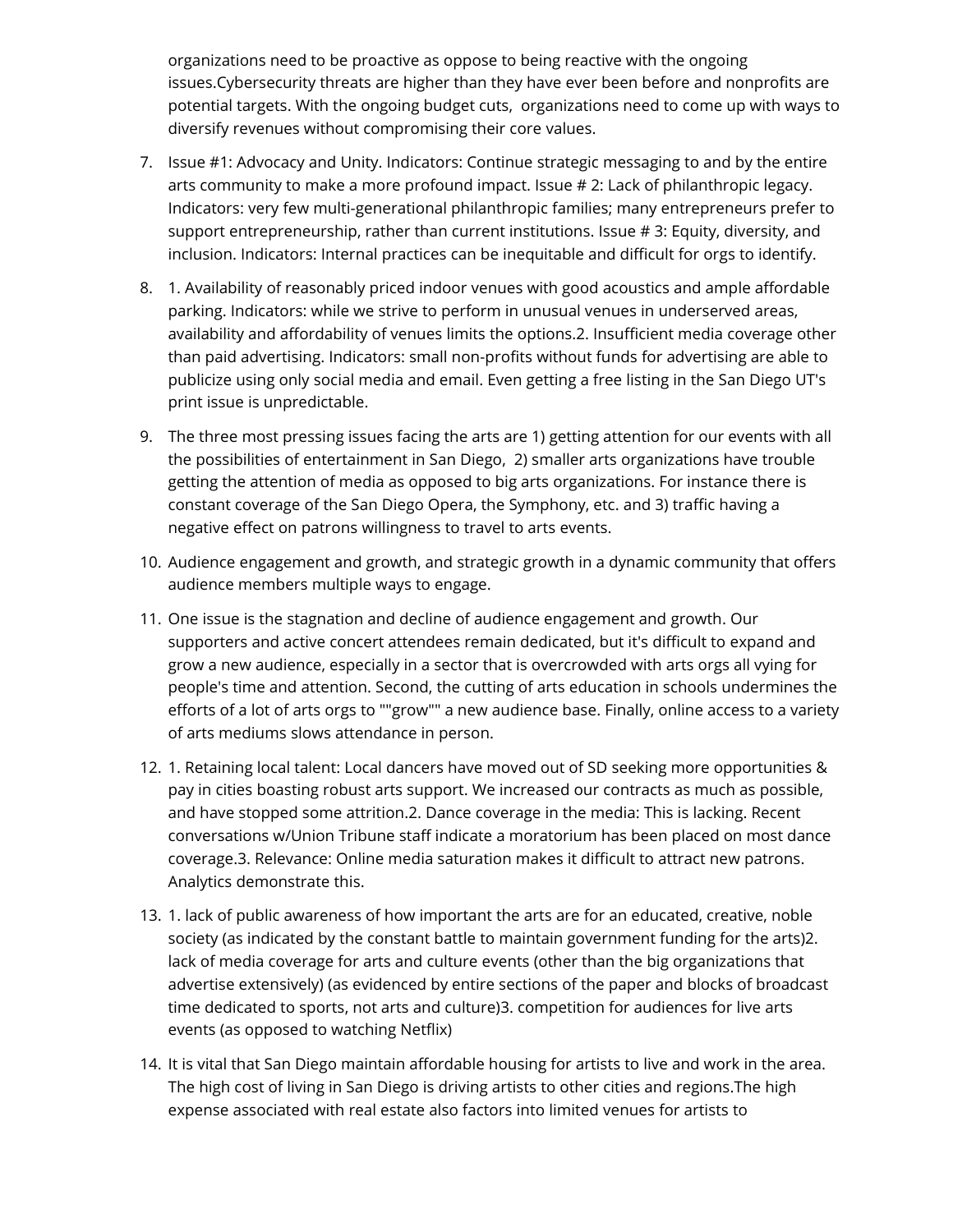perform.The pay rate in San Diego also lags behind other cities in the country with thriving arts and culture sectors, driving artists to other markets.

- 15. We believe the three most pressing issues facing the arts and culture is a lack of education and understanding of how valuable the arts is for our lives and culture, little awareness of the hundreds of organizations that truly need recognition for the impact they are making in our community & a skewed perception that arts is a ""waste"" of time. We believe this because of the budget cuts happening to the arts & culture organizations in San Diego.
- 16. 1) San Diego not natl recognized as major arts cityIndicator: Natl tours don't come here. Booking agents don't see SD as premiere stop like CHI, NY, LA, SF 2) Arts networks don't connect arts organizations to local businesses Indicator: Lack of corporate sponsors for major festivals 3) Poor integration/adaptation of arts with changes in technologyIndicator: Trends in how consumers experience arts & culture. Must compete with less expensive home entertainment options, i.e. On Demand, Netflix
- 17. 1.Politicians lack of understanding of the relevance, value and importance [profitability] of the arts in building thriving and imaginative communities. What leads me to believe this? Budgets cuts. [NEA, City, etc]2. Rising costs in acquiring, keeping physical spaces/prohibitive square footage/real estate 3. Diversifying senior leadership [ED, boards, executive management] at all levels on local institutions. Mainly White, Mostly male.4. Always financial resources---from DIVERSE channels.
- 18. Diversity and inclusion is a challenge. Indicators include consistency in participation at sites in underserved communities and a lack of diversity in teaching artists, which may be a challenge to engage children in diverse neighborhoods. Non-family audience development is another challenge. For 27+ years, attendance has been steady at around 85% family/friends. SDCC is hired on a regular basis to perform as a subcontractor but collaborations in San Diego continue to be a challenge.
- 19. One of the challenges is the issue of crowding and parking in the greater downtown region. The creation of the park space at the County Building, the increase in parking meter costs, and additional development on the Bayfront have increased difficulties for people wishing to visit the Bayfront generally.
- 20. 1) Everything doubles back to funding this has never been easy or simple, and continues to be so.2) Strategizing with electeds, the Commission, and those in the field to plan for looming budget cuts for FY19 our options may be limited but we need to plan.3) Arts and culture needs to be important to all corners of San Diego. We must broaden connections between arts and people neighborhoods, including cultural and immigrant communities, social service providers, and government workers.
- 21. The growing number of science and tech companies in San Diego support education programs that are directly related to science and tech; however they seem unaware of the impact arts programs have on students' academic advancement! We could use the City's help in converting the STEM efforts to STEAM efforts.In addition, all of the philanthropy world needs to understand how critical it is to support nonprofits' general operating expenses.
- 22. 1) Lack of quality, professional teaching artists: Teaching Artist pool is shallow and shared amount arts nonprofits. Supporting quality training through the Teaching Artist's Institute is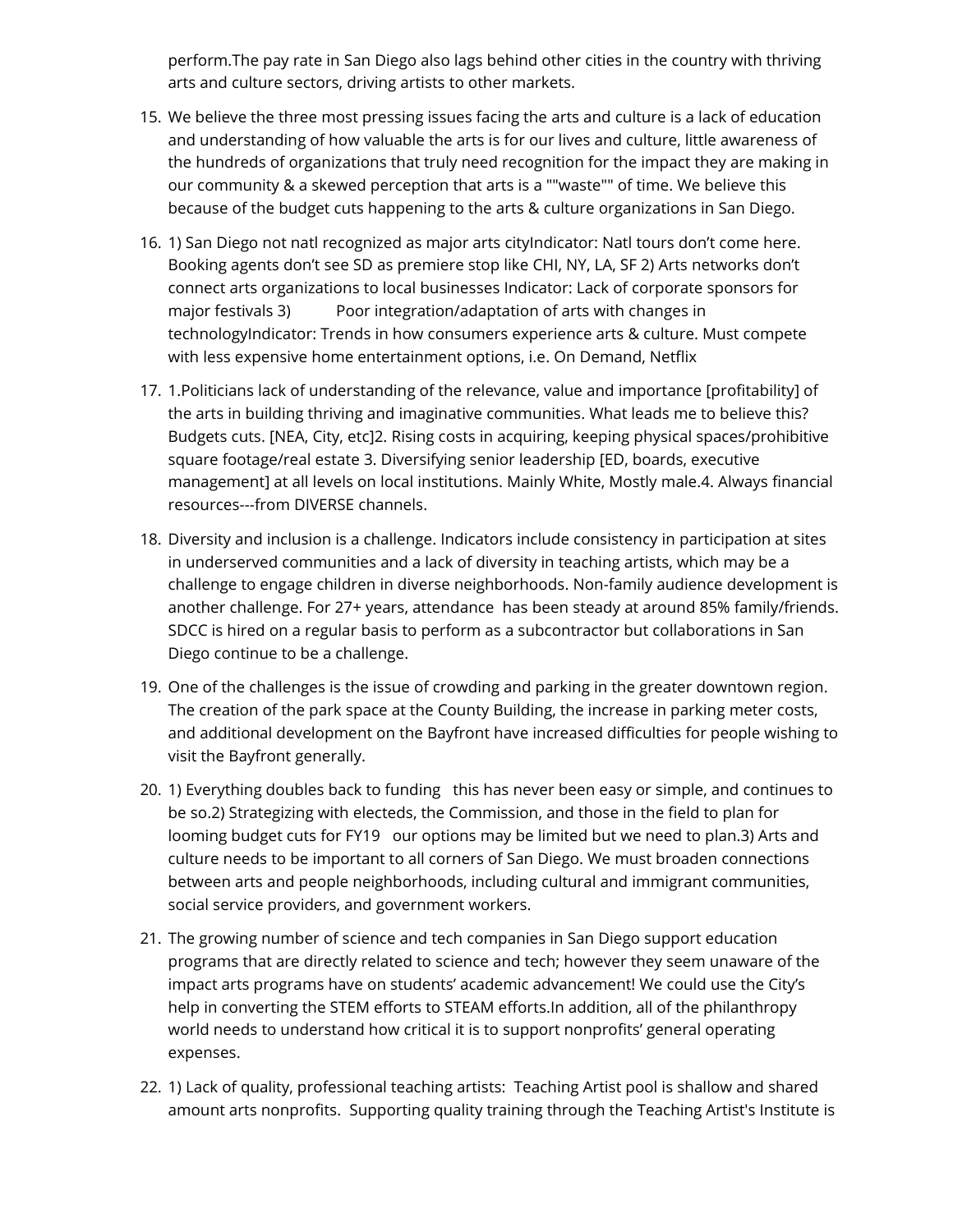fundamental to ensuring we have enough artists to serve demand.2) Engagement/Advocacy on a wider scale to engage parents, students, PTA's, teachers, corporations, communities in the demand for the arts and quality arts education. The arts are fundamental!3) Equity and diversity on board & leadership level

- 23. Capacity & operational performance:Lack of data-driven decisions. Too many decisions are based on anecdotal conclusions rather than metrics - need to measure to manage effectivelyToo much institutional knowledge and reliance on volunteers to perform missioncritical tasks. When these staff members leave, it creates a huge problemWe are failing to attract talented museum professionals and leaders due to uncompetitive salaries - talent, creativity & performance costs, but gives a greater return
- 24. 1) Threats to government funding. Many organizations benefit from support from the NEA, IMLS, and California Arts Council, all of which face serious budget cuts or elimination. The Museum has received important support from all of these.2) Dwindling membership. This is a national problem - fewer people are ""joiners"" and forego becoming members, but the Museum is among those that rely on this revenue for operating income.3) Expenses increase each year - security, staff, maintenance, etc.
- 25. Technical non-profit management skills training for organizational staff. Programs like the Nonprofit Academy at USD are a tremendously valuable step in the right direction.Datadriven evidence that arts and culture orgs are vital to San Diego to garner support by local businesses and help us make our case as a sector to the funder community.Awareness of small arts and culture nonprofits whose diverse offerings are often overlooked by tourists and residents drawn in by larger organizations.
- 26. 1.Advocacy for the arts: Educating the public and officials to the importance arts/cultural institutions as a significant economic driver with social benefits.2. Patron education: The importance of providing funds for indirect/operating costs to provide programs and services. 3. Access to art: Through technology and commercial vehicles consumers have more choice on how they access art experiences. The nonprofit arts sector needs to make art experiences relevant.
- 27. In addition to funding, the three most pressing issues facing the arts in San Diego equitable access to resources, the need to increase diversity city and foundation staff and panelists to include more minorities, women and arts professionals, and the recent effort to cut arts funding at this critical moment in the City's cultural history. The indicators that lead us to believe this are our own experience combined with conversations with other members of the arts and culture community.
- 28. Location: More sitesacross San Diego however most particularly in areas with less or no known performance spaces, galleries, etc. that are near public transportation, free parking.Price: The arts either are or people assume the arts is expensive. Subsidization so orgs can offer less expensive tix to low-income groups. Also, non profit rental costs for many theaters, performing arts spaces are still WAY TOO HIGH and subside or change.Diversity & Quality
- 29. 1. New business models for long-term sustainability of arts and culture organizations vulnerable to shifting market forces. 2. Younger generations, Gen X and after, adversity to 'joining' and what that means for museum membership programs and performing arts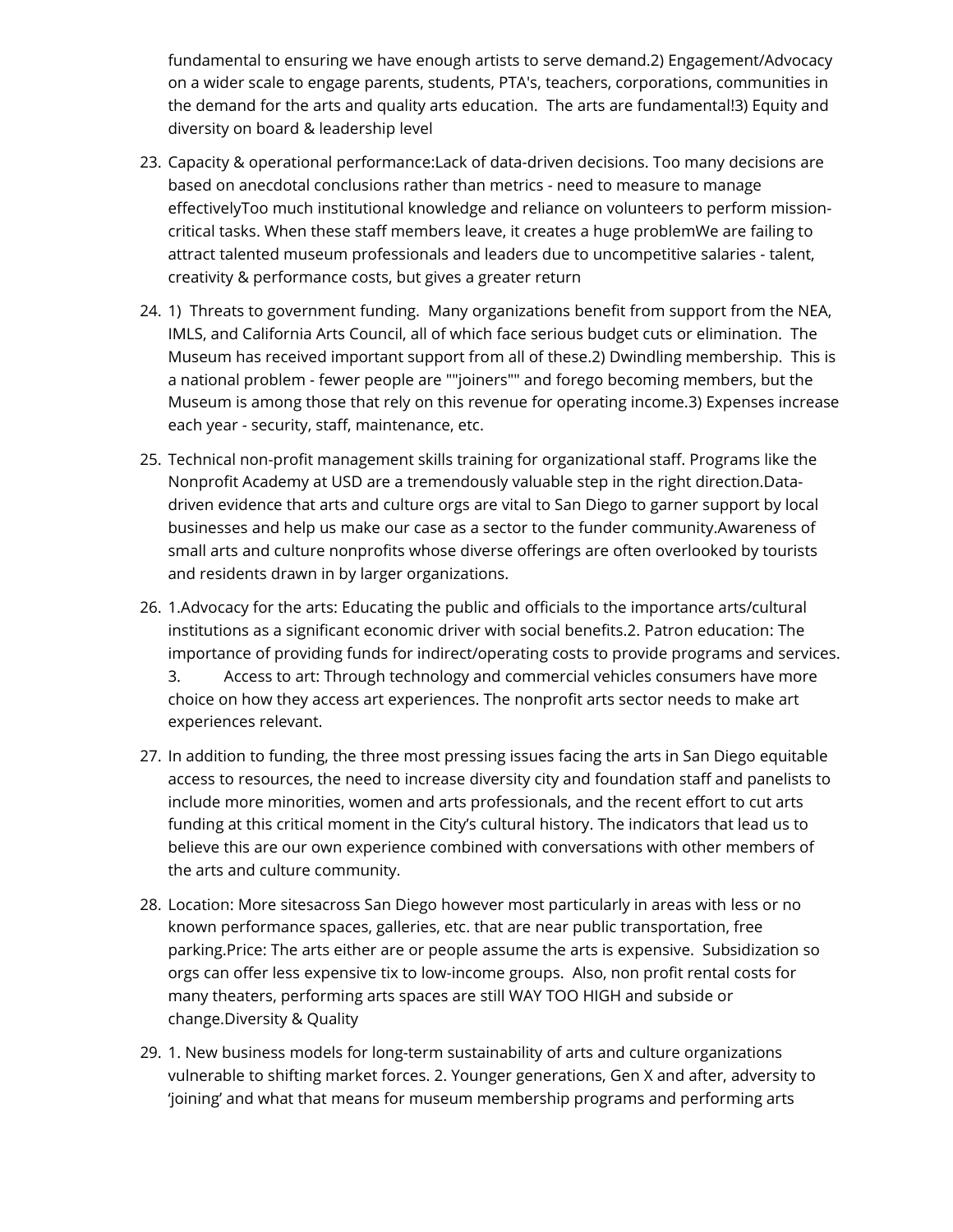season subscribers. 3.The housing affordability problem in San Diego as it relates to artists, performers, and arts and culture professionals.

- 30. 1) Like many arts organizations we are asking: How can the Symphony effectively open its doors to the entire region, ensuring that everyone feels welcome and engaged? We are looking for new ways to serve the many populations within our city, while creating opportunities for cultural understanding and exchange.2) With the increasing income gap, insuring that all people have access to quality arts experiences.3) The lack of support from government and civic agencies is taking its toll.
- 31. The three most pressing issues:1. Collective marketing. When the museum collaborates, we achieve a much greater rate of success. 2. The Commission needs to make site visits. When the museum was finally visited by a member of the Commission, the discussion about our work and service to the community was more fairly addressed. And yes, that affected the ranking.3. Advertising rates knock smaller organizations out of the competition.
- 32. Increased transparency of the Commission actions and activities, Increased contractor inclusivity in Commission activities Drastic improvement in the diversity of Commission staff Drastic improvement in the Commission's policies about funding distribution to small & midsize organizations Consistency in Commission policies & application process More technical assistance to contractors Establish a ceiling on funding to LBO's Increased Commission visibility in communities of color
- 33. Issues: 1) Reduced funding for arts and culture organizations regionally during major election years and from increased media attention to large-scale causes, such as homelessness, as evidenced by increased competition among arts groups for funding. 2) Rising costs for production, labor, and administrative functions (insurance, accounting), which may not be adequately factored into budgets. 3) Inadequate funding for capacity building and program sustainability, as funders prefer new programs.
- 34. Issue #1: Diversity & Inclusion Working hard to be inclusive of everyone in our community- both in our membership and audiences. That includes many attributes from race, income and culture to gender identity and orientation.Issue #2: Program Relevance - Present works that engage new generations of audiences and artists. Issue #3: Licensing - Evolution of accepted legal use of licensed artistic property (e.g., what was once a medley of songs from South Pacific--now requires Grand Rights).
- 35. 1.) Possible budget cuts to the Commission for Arts and Culture in FY2019 funding may be reduced next year to help with the pension situation. 2.) Abundance of activities in San Diego. Because of the climate, there are a number of activities for residents/ tourists to participate in instead of visiting institutions. 3.) Proposed cuts and/or elimination of NEA and IMLS by the White House. If this occurs, it will be detrimental to non-profits, reducing funding, and halting important research.
- 36. 1) Changing demographics. This is seen in declining museum visitation and overall support.2) Recruiting board members. It can be difficult to locate and induct board members due to membership dues and fundraising requirements.3) Access for youth to arts, culture, and sports. There are relatively few affordable or free programs available for children of modest means.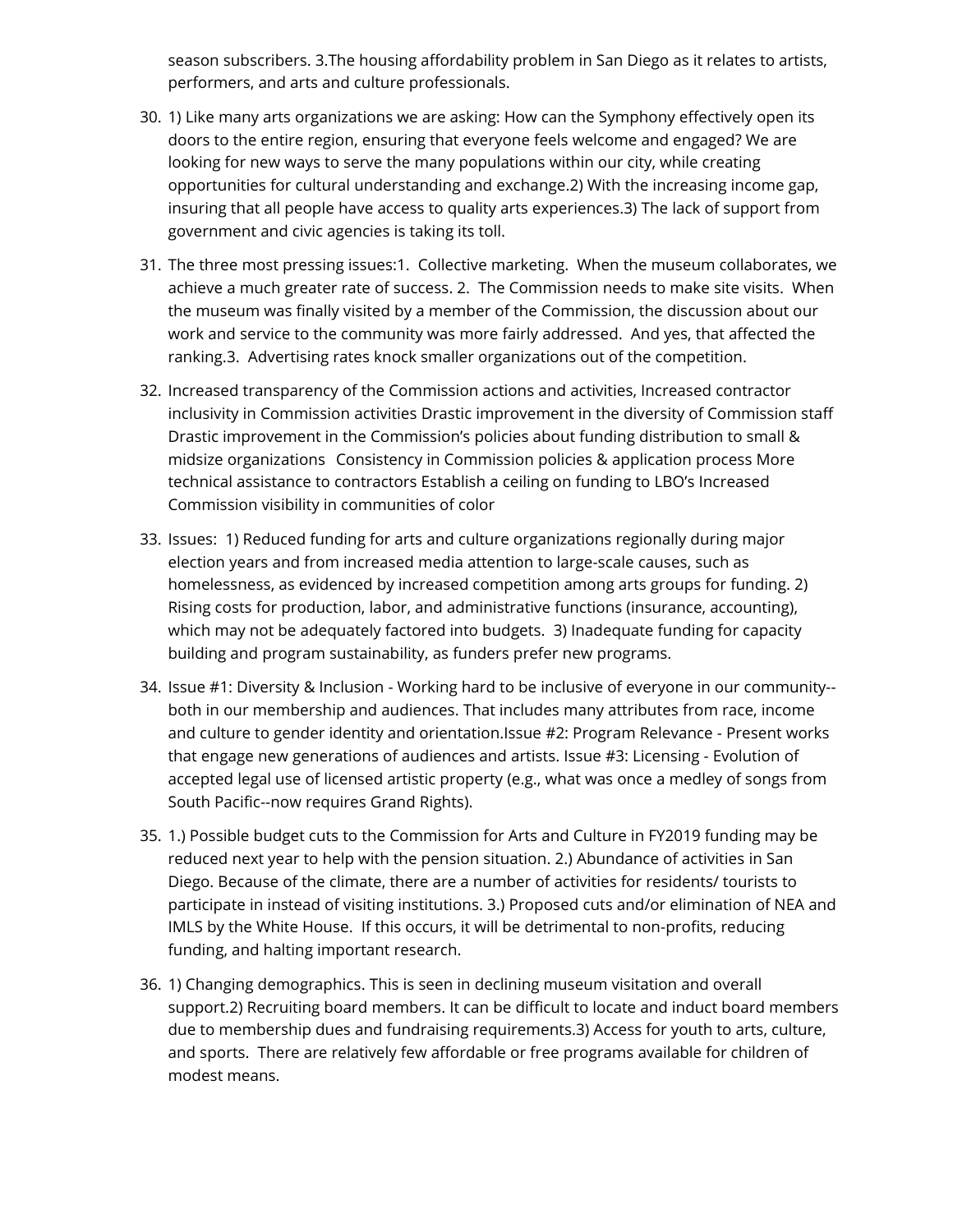- 37. \*Promoting the arts to a broad range of local people and tourists, including art maps/guides \*Improving public transportation to arts venues, including trolley, bus, tours \*Attracting more young people to the arts INDICATORS: visitors to the gallery, sales of art, new/younger membership
- 38. We believe the three most pressing issues for arts in San Diego are lack of arts education programs, a declining interest in civic and cultural engagement among youth, and dwindling city funding. We are led to believe these factors after meeting with the San Diego Unified School District an hearing about budget cuts and lack of arts classes in schools, lower attendance at our productions by young people (18-35) compared to older patrons, and from reports of budget and the city's pension crisis.
- 39. Penny for the Arts initiative: While this could appear at first glance to be a financial issue, the reality is the lack of a focus for the Council and advocacy groups will lead to fractured advocacy efforts and an inability for policymakers to focus.Tourism and collaboration: As we look towards increasing collaboration and efforts to drive increased awareness in the tourism field, our product and programs must continue to be refined and developed with multiple audiences in mind.
- 40. One pressing issue facing the arts and culture non-profit organizations is recruiting qualified volunteers, and board members that are both qualified and not over committed. There are so many amazing professionals in San Diego, but so often peoples plates are so full that developing relationships that lead to long term support can be a challenge.
- 41. The three most pressing issues facing arts and culture nonprofits in San Diego, and specifically media arts organizations, are:- Diminishing theater venue options - few theater venues with up-to-date screening capabilities & seating capacity as high costs- Staff development resources-smaller staff sizes creates need for more volunteer support- Need for additional training to understand the inner workings of new databases or even Facebook analytics to help org.'s marketing efforts
- 42. It is an ongoing challenge to stay relevant, fun and exciting to the younger audience. Young visitors experience the world and entertainment in new & different ways. We have integrated interactive exhibits into the museum but guests indicate they want more. Technology changes rapidly requiring organizations to constantly assess new & different offerings. We also find it challenging to attract new volunteers. Our current volunteer force is aging out of service and they are difficult to replace.
- 43. This year, an experience shared by many in the arts community was the shock of the Mayor's proposed cuts to arts and culture in the FY18 budget. It will be important to work together to promote the value of arts and join with other allies in the community. In addition, changing demographics within the San Diego region continue to be an important issue, as well as the integration of effective technologies into the Museum/cultural experience.
- 44. 1. Making full use of evolving technology, but not eliminating older demographics who may be less inclined to use online resources. We find this both with regard to promoting events and also to sales. 2. Being understaffed. This is obviously an issue that could be solved with financial resources, but being able to hire more staff or make better use of volunteers is an ongoing struggle. 3. Affordable space. The high real estate costs in San Diego make it very challenging for non-profits.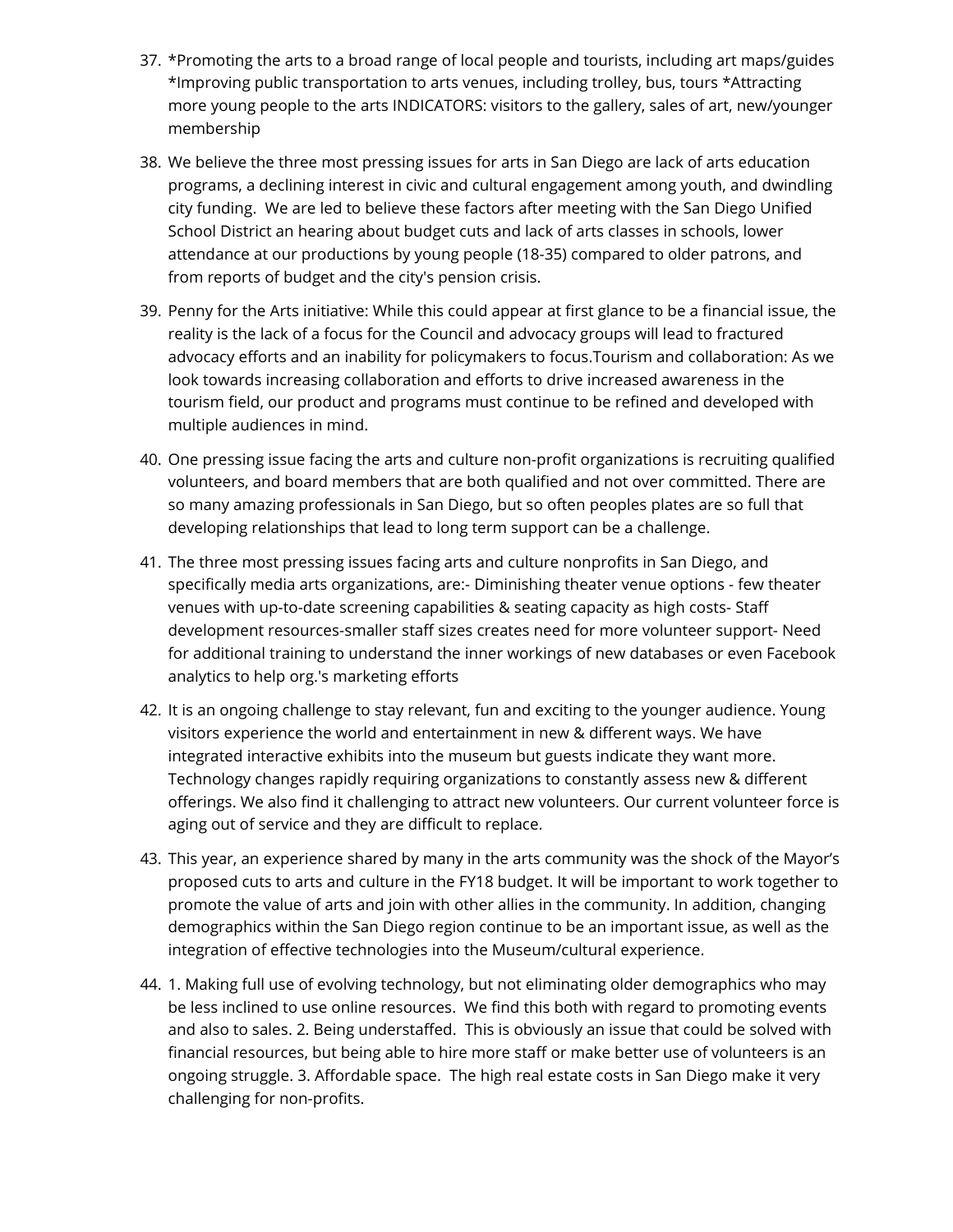- 45. Working with 28 nonprofit and civic organizations in residence at the ARTS DISTRICT, we observe these issues: Audience engagement - Small staffs are challenged with limited resources to grow audiences, market and promote effectively and grow earned income.Costs of operating - Increased costs for health insurance, minimum wage and utilities result in fewer dollars for art and audience engagement.Board development - New, creative and diverse board leadership remains an ongoing challenge.
- 46. Advocacy for the Arts has become a very pressing issue, with the Arts and Culture on the chopping block at all governmental levels. Attracting and keeping talented non-profit professionals is another issue that affects the arts and culture community. With funding levels decreasing arts and culture organizations are having to find innovative ways to keep staff on board. Last, marketing for the arts in San Diego needs to be at the forefront with all of the other San Diego attractions competing
- 47. Continuing sustained funding from the public and private sector continues to be the largest concerns for non-profits. Given the recent situation with the Mayor's budget and the President's stance on the elimination of the NEA, the mindset that a starting point to balance budgets is to slash arts and culture funding disproportionately is unfortunate. In hand with that, the challenge of getting your message out to the community is a difficult one in this time of almost too much information.
- 48. One of the issues we face is the stagnation and decline of audience engagement and growth. Another issue is the public's access to art or ability to make their own or view art from home (like virtual tours of museums). Finally, the continual cutting of arts education in schools undermines the efforts of arts & culture agencies, leaving young people less exposed to opportunities that can spark interested and engagement in the arts world and thus cultivate a new, young interest and audience.
- 49. 1. Overall belief that nonprofits are not efficient and do not spend wisely.2. Dance is not recognized as a professional art form that 'fits in' with other art forms in San Diego. 3. Changing climate of where the public wants to see art; integrated into daily life, makes it difficult to explain/documentIndicators include: attitude & comments from general public when engaging in activities, lack of understanding dance that dance is a professional art, enrollment and attendance questionnaires.
- 50. 1) Unhealthy work/life balance for leadership. The pressure to do "more" with "less" falls on small staffs, who often sacrifice their mental, emotional, and physical well being to meet the organization's goals. 2) Cultivation of young individual donors and philanthropists. Many of our city's largest donors are in their twilight years. I do not see younger generations giving in the same way, and I don't see the gap narrowing.3) Venues in diverse areas are almost nonexistent.
- 51. 1. Engaging younger audiences in new and relevant ways: via collaborations, this issue appears to be widespread; as new generations participate, we are learning to adapt to how younger audiences communicate, especially via technology2. Teaching audiences about the important role arts and culture plays within a community: teaching the importance of philanthropy in being able to offer traditional events and cross-cultural communications via the arts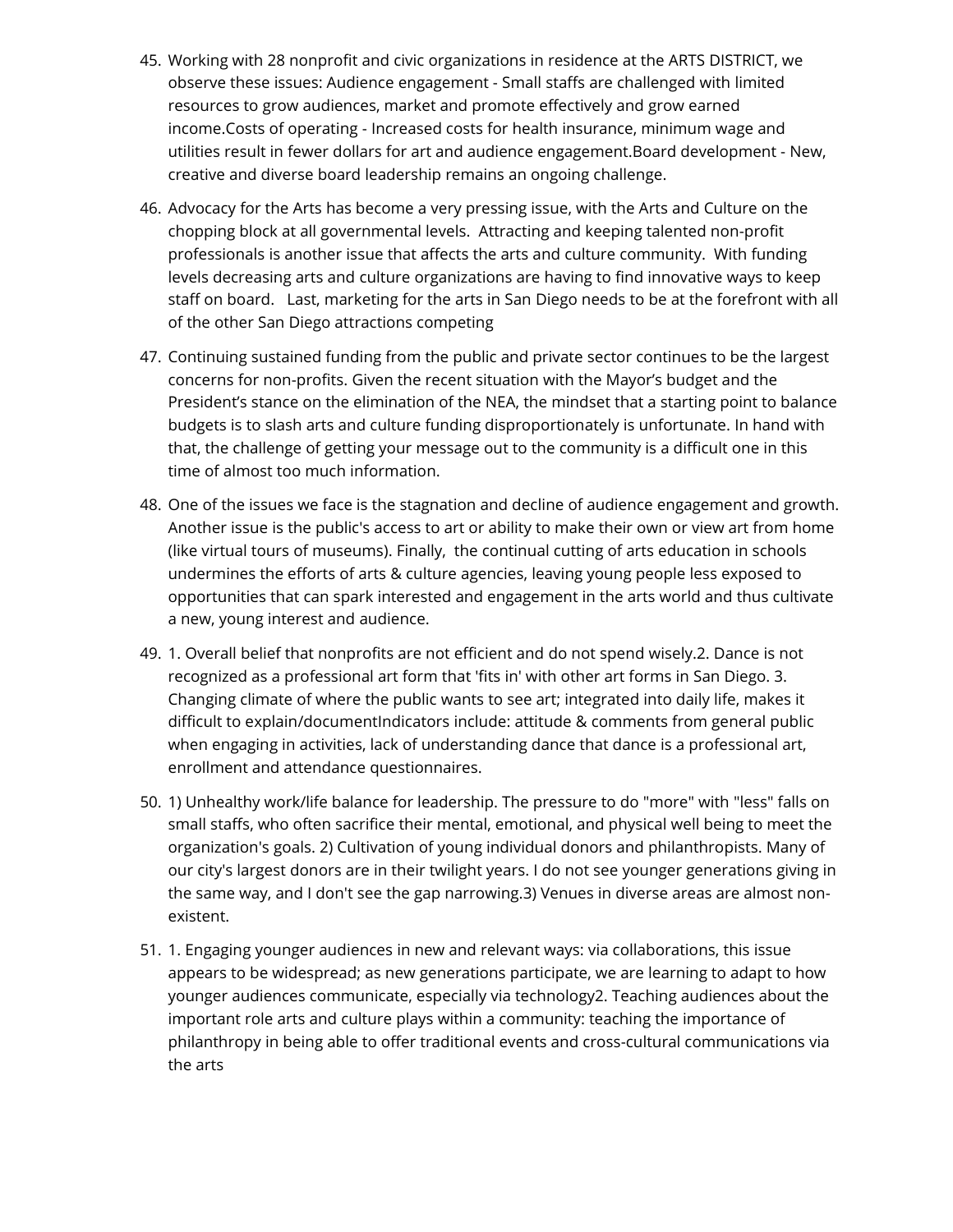- 52. The current political climate seems to suggest that the arts is not an important aspect of society, from the dissolution of programs in school and national funding being pulled, which is a concern. Competition with other arts organizations for non-financial resources is an issue; there are a limited number of volunteers and board members available to serve at each institution. Lastly, reaching targeted audiences is always an issue, as evidenced by literary pockets who seem unaware of us.
- 53. Reflecting diversity of region: For example, people of color are 57% of California's population yet hold only 28% of Board of Director positions. We must work to become more diverse.- Meaning of 'place' in society: With access to the internet, people no longer need to leave their homes or neighborhoods. We must innovate and find solutions that are communitybased.-Redundancy of efforts in STEM education: Instead of constant competition for funding, resources and clients, we need to collaborate
- 54. (1) Due to the fact that both our venues are located in the heart of downtown, one of the biggest challenges we face is the homeless populations that have settled in Horton Plaza Park and in and around the Civic Theatre, (2) declining arts education in schools, resulting in reduced engagement, and (3) establishing a continuing and loyal relationship with Gen X and Millenial audiences.
- 55. The Board of Trustees has not addressed this issue specifically. During FY2017 it did extensively review the Plaza de Panama project in Balboa Park which will certainly affect many of the Park's institutions. Flows of international tourism are an important indicator of the Society's future audience appeal, especially on Sunday afternoons. Declines in such tourism would be an unwelcome challenge. A third concern is the state of music education; it should be integral to education at all levels.
- 56. Our organization represents 30+ teaching artists and administrators who believe that there is a lack of collective thinking in San Diego when it comes to arts education and collaboration. In the absence of an arts leader "think-tank" or over-arching body of information on what exists (and what is missing) in the arts community across San Diego, many artistic efforts are doubled, toes are trodden on and opportunities are missed. In the absence of a city-wide blueprint this may be unavoidable.
- 57. 1. Difficult to bring out-of-town visitors to a small institution in a time of burgeoning social media. The marketing techniques, esp print media, are not as successful. 2. Need for a media specialist as it is hard to be heard as evidenced by on-line feedback and Google Analytics.3. Keeping qualified staff with limited salary and benefits. There have been three visitor services personnel who left this year for various reasons
- 58. 1. While improving, a continued public perception that local Arts & Culture organizations are not sector leaders.2. Creating programming that is rooted in issues compelling to the community.3. Equity in access to programming.Indicators: Our organization is working to advance all of the above, our increased audience engagement indicates these efforts are well received.
- 59. The three most pressing issues facing arts and culture organizations in San Diego are infrastructure maintenance (particularly deferred maintenance of City of San Diego-owned facilities), developing new audiences, and engaging current audiences. As the demographics of the City of San Diego and nation more broadly shift to having a racially and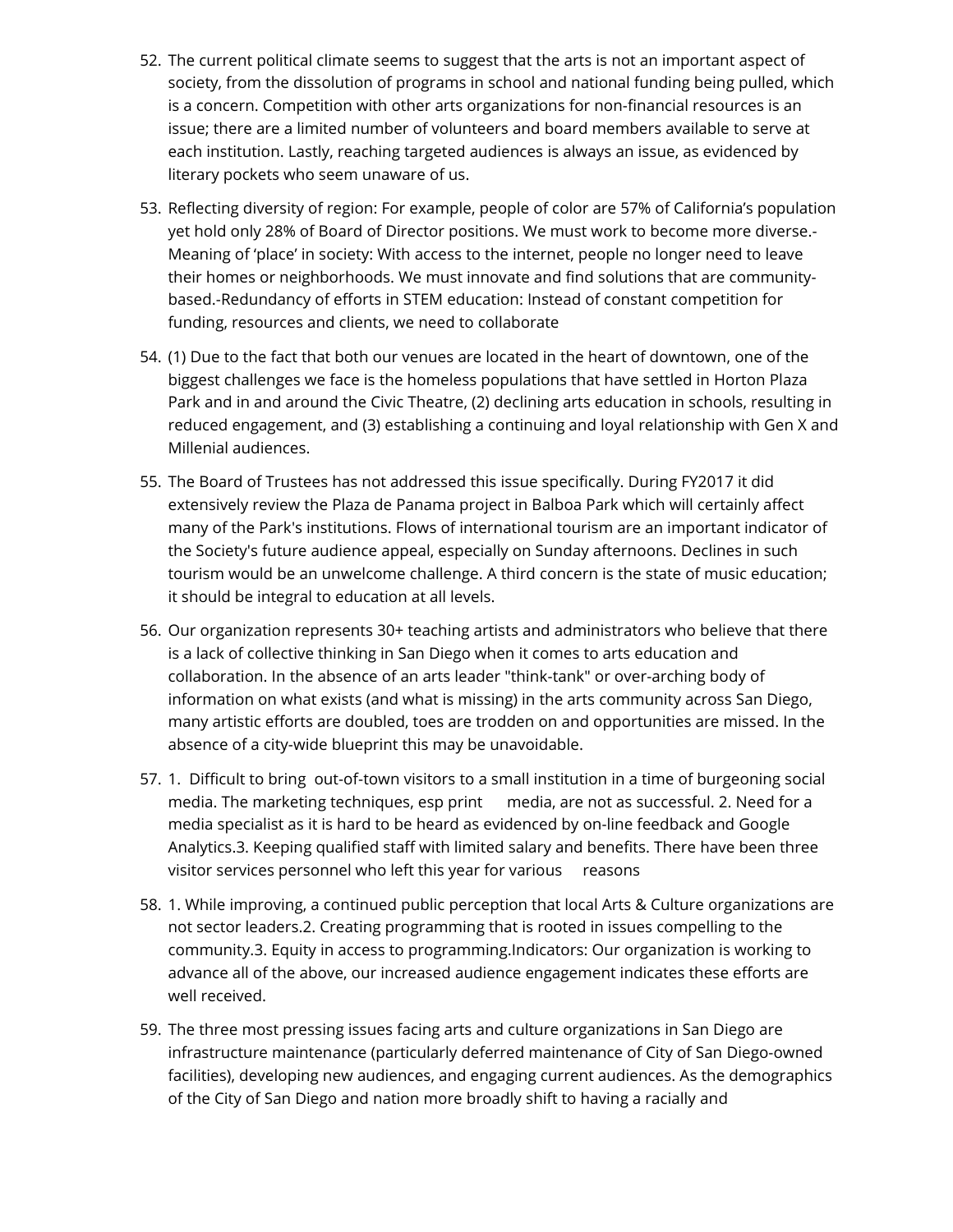socioeconomically diverse population, so too must the continued shift of museum audiences and donors be addressed.

- 60. The Arts and Culture Commission is doing an admirable job helping to solve the issues listed below....Need for more unity and agreement on a common agenda. Launch more successful partnerships.Lack of recognition for great work done. Help promoting and positioning as key players in San Diego.Weakness in public policy. Nonprofit leaders need to have the confidence to become more involved in the legislative processes to help drive decisions that impact the future of their organizations.
- 61. 1-Partnerships: Audience members and patrons are wanting more collaborations between institutions to better serve and have more impact in the community. 2-Promoting and nurturing local talent and balancing it with presentations of national talent. San Diego has great homegrown artists but often they are not presented by the ""big"" art orgs. 3-San Diego needs to continue to advocate and promote a thriving arts culture in order to create a mindset shift towards support of the arts.
- 62. 1) Lack of affordable space. NTC was originally proposed to help provide for that need, but it never happened. 2) The arts being continually kicked out of the places they have been able to procure when big business wants to come in, with money readily available to displace artists and art organizations. 3) Always feeling like the ground is shifting under our feet with continually changing governmental policies and edicts. Artists and arts groups have to be extremely flexible to survive.
- 63. 1. The need to form strategic partnerships with a wide range of businesses and social organizations in order to integrate the arts throughout the fabric of our community 2. The need to create musical experiences that can engage new audiences. 3. The need to educate and inspire the younger audiences to attend classical arts events.
- 64. Few affordable and easily accessible performance spaces available in the City of San Diego, constraining organizations' ability to provide free or reasonably priced programming for the community. Indicators: artists and audience members.The brain drain of the creative class in San Diego. The high cost of living and lack of affordable housing puts a strain on artists and their families. Indicators: artists.
- 65. Arts organizations are facing a decline in ticket sales as a result of an aging population, as well as a challenge in attracting younger audience members. Younger generations are not as committed to live theatre, or the arts in general, and tend to not purchase season subscriptions because the competition for their attention and attendance at events is too high. A lack of funding for arts in the schools is also a challenge, as we have observed within the schools that we work with.
- 66. My comments concern smaller institutions with budgets under \$500K. Obtaining qualified, fundraising board members. We have passion, but not deep pockets. Being a board member of a small organization doesn't have the cache of being part of a large, well-known museum. Media publicity and coverage for events. So much to do and see in San Diego, it's hard to get even 30 seconds on TV or radio. Competition for time. Families are over-scheduled and lots to do in San Diego, (beach, etc.).
- 67. 1. Audience development, particularly for smaller organizations. Audience earned and contributed support does not equal the artistic quality of San Diego's companies, and even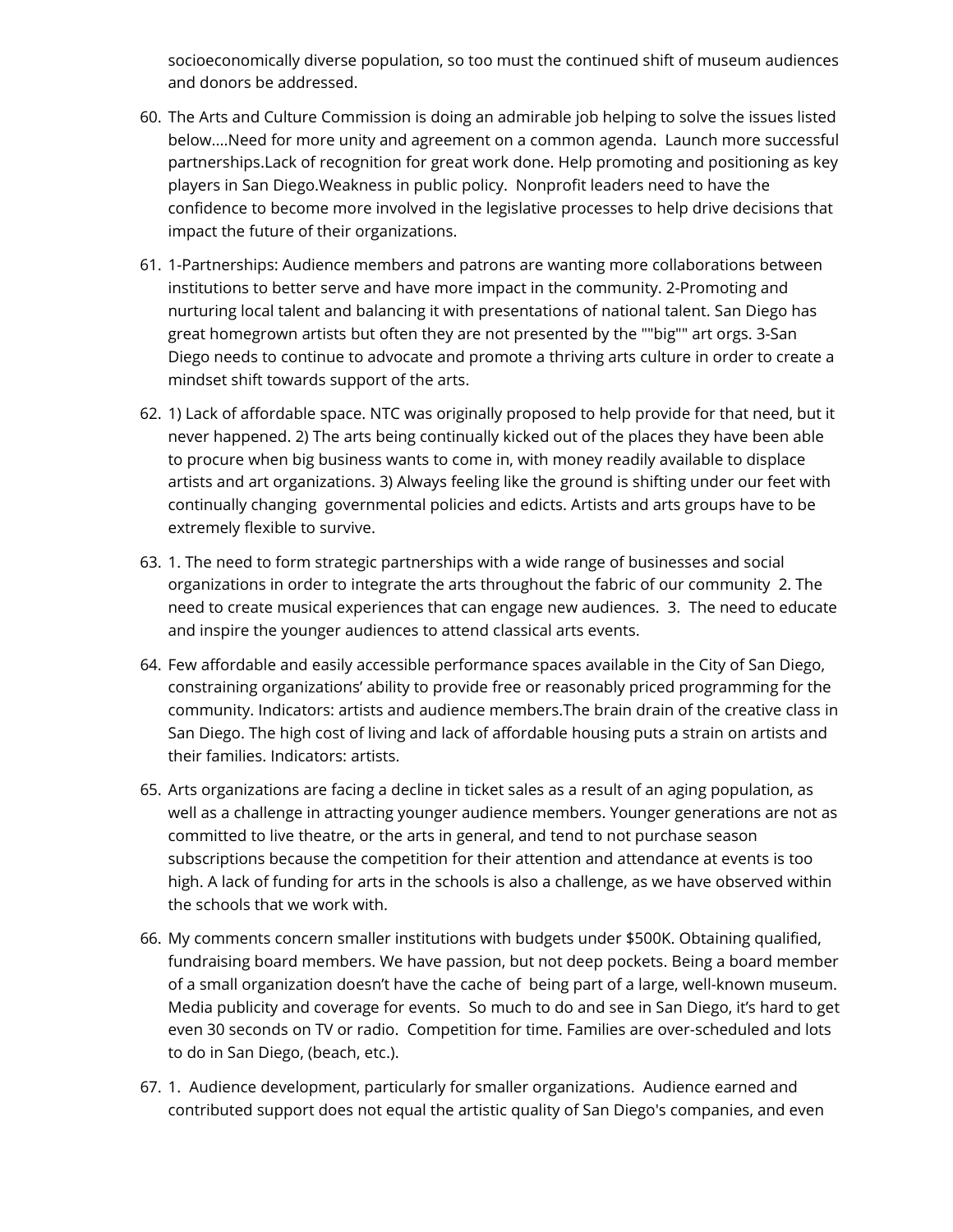major organizations are cutting back on production levels.2. Board Member recruitment/retention - It's getting extremely difficult to entice qualified candidates to make a board commitment.3. Ability to hire qualified technical and administrative personnel.

- 68. 1) Retaining trained teaching artists. Competition for TAs makes it difficult to foster a collaborative environment between orgs. 2) A perception of the arts as purely entertainment, without a social purpose. We all need to work to reinforce that the arts are vital in creating and maintaining a vibrant and thriving community. 3)The disparity of resource distribution around the county. There should be a greater emphasis on supporting arts in the more economically challenged parts of the city.
- 69. 1) Space for classes and rehearsals within the community. Partnerships with for-profits for space on weekends and off hours would be great!2) Consistent attendance, competition for time at schools. Music and art are most often pull-out programs, disrupting other school classes or competing with after school programs - despite the extensive VAPA catalog outlining requirements.3) Versatility - addressing different learning styles, speeds, and environments, especially in the inner-city.
- 70. DIVERSITYStories resonating with multiple groups offer intercultural/intersectional approaches, bring people together, provoke conversation & build empathy.PUBLIC SUPPORTAs institutional funders, particularly government, pull back from active arts support, how do we show that the arts are vital to community health/well-being? COMMUNITY ENGAGEMENTEngaging the local community brings San Diego voices/issues to light & decreases barriers.INDICATORSNational studiesSurvey dataRecent events
- 71. Subscription model, cultivating young audiences, changing media environment: Subscriptions are relatively flat while single-ticket sales have increased; yet converting singleticket buyers remains elusive. Younger adult audiences tend to be event-oriented, which doesn't translate into institutional support or repeat attendance. The advertising market is more segmented than ever. Newspapers are consumed mostly by an aging audience. Webbased media is so diverse it's difficult to make impact.
- 72. Audience development. A 2015 San Diego Union Tribune article reported that attendance numbers are down across many organizations, and our organization has had flat attendance for several years. Board development. San Diego has a relatively small number of Fortune 500 companies, a common source of board recruitment. Lack of Affordability. San Diego is an expensive place to do business and live. High rent, utilities, and insurance are a burden on arts groups as well as on artists and patrons.
- 73. Retaining experienced staff in organizations. Non-profit turnover rate is much higher than other sectors. While the living hourly wage has increased by law other employee wage scale has not. Promote from within for non-profit leadership. Non-profits hire executive level staff from the for-profit sector or outside of their own organization instead of promoting from within. How do we change that mindset and build and keep talented staff? Board Development. Many smaller non-profits need help.
- 74. 1.Relevance Making change through community engagement and art (as opposed to the "arts for arts' sake" philosophy)2. Reputation Making San Diego known as an arts and culture destination, not just as a beach and brews destination 3. Business Model - Monetizing assets, diversifying revenue streams, balancing earned and contributed revenue,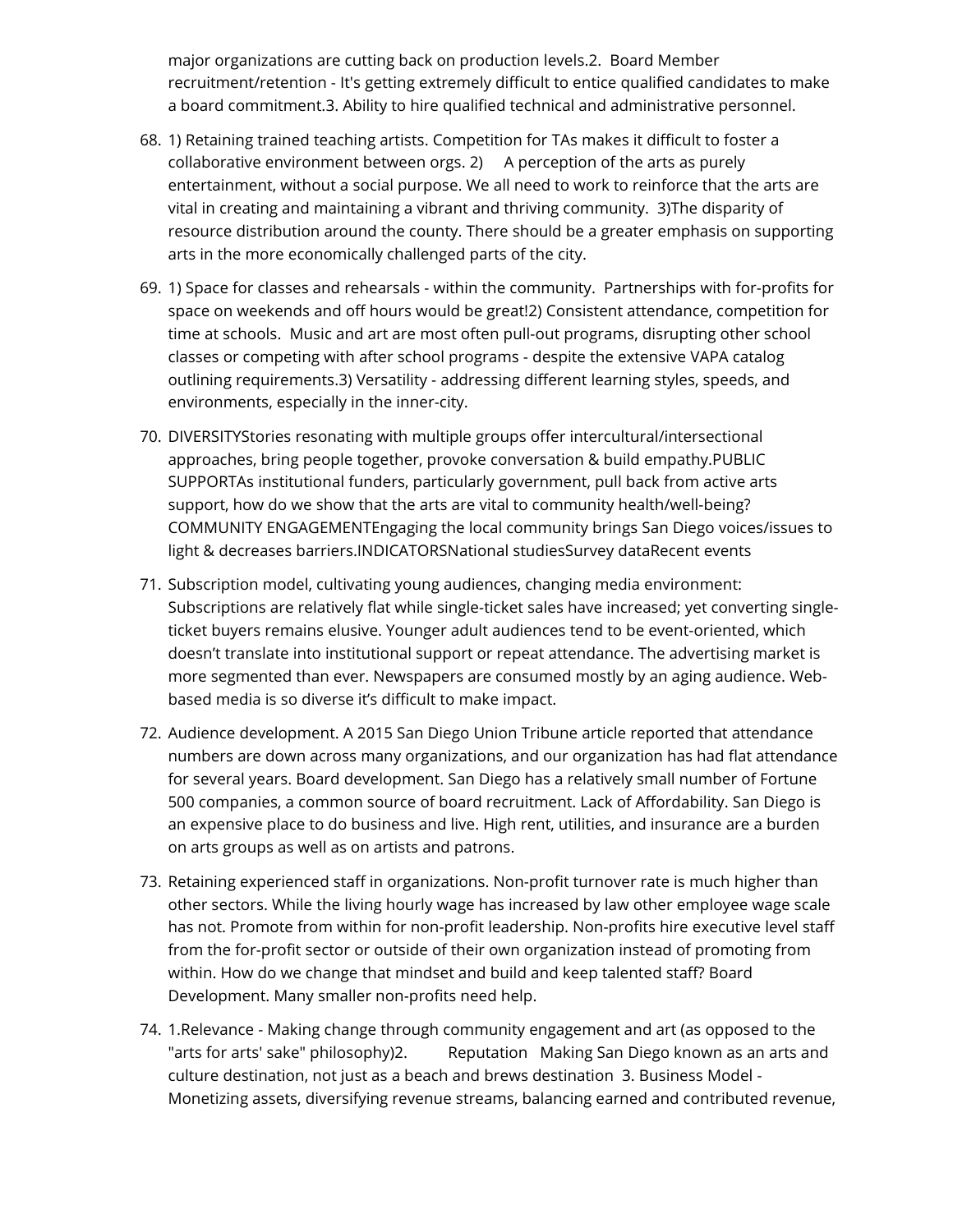managing expenses and building cash reserves. These, and a community-valued mission/vision are vital to an organization's longevity.

- 75. Issue 1: Changing audience engagement (Indicators: gradually decreasing membership and attendance); Issue 2: Increasing Museum accessibility to diverse audiences (Indicators: lack of diversity in audiences, growing cultural appropriation awareness in news media and social media (i.e. Boston Museum of Fine Art Kimono incident) and an ever increasing understanding and visibility of the issue in the field (Arts conferences, blogs, etc.); Issue 3: Political climate that is unsympathetic to the Arts.
- 76. 1.Finding qualified staff is becoming more difficult. We have been looking for the right people to fill a couple of positions with key responsibilities for more than two years.2.As competition for classical music audiences grows, it is increasingly important to articulate differences between organizations, even as it becomes more expensive to do so through traditional media outlets.3.A central point of communication among non-profits would be helpful, maximizing collaborative possibilities.
- 77. We have identified the following three issues as most pressing for arts and culture organizations in San Diego through data and anecdotal info and observation :1) Increased competition in grants due to projected cuts to federal funds 2) Lack of representation from non-traditional or smaller arts organizations at important convenings (conferences, workshops, stakeholder meetings) 3) Lack of funder knowledge on the role of the arts in promoting health, education and employment outcomes
- 78. Small to mid-size non-profits seem to continue to need more assistance in recruiting, training and retaining staff. WE are able to bring in and train many recent college graduates. But, the challenge is to continue to pay them what they are all worth as they grow and increase their leadership role here. Plus, the lack of affordable art spaces to produce and exhibit art of all types continues to be a challenge for many arts organizations and/or individual artists in San Diego.
- 79. These challenges are discussed at the annual board retreat. First, there is too much competition in San Diego. Residents and tourists have too many things to choose for entertainment with beaches and numerous outdoor activities available year-round, a healthy arts and culture community and sporting events. Another is education of the arts. Two generations now have had minimal exposure to the arts in school, due to budget cuts. Lastly, many people just can't afford to attend cultural events.
- 80. A shortage of financial resources, while in itself a challenge to building a successful nonprofit, also has broader implications. When theatres feel financially challeged, they tend towards programming that does not stir the thinking of their audiences or provide new perspectives on relevant stories because there is a fear of pushing away ticket sales. Therefore, the breadth of programming available in the community is not truly reflective of its diverse perspectives. It's power is diminished.
- 81. The three most pressing issues facing arts and culture organizations in San Diego include building truly inclusive organizations, a tendency toward competition instead of collaboration, and the challenge of building a sustainable organizational infrastructure.
- 82. Venues are very hard to come by in San Diego and we are constantly trying to come up with clever ways to partner and align itself with institutions who do have appropriate venues for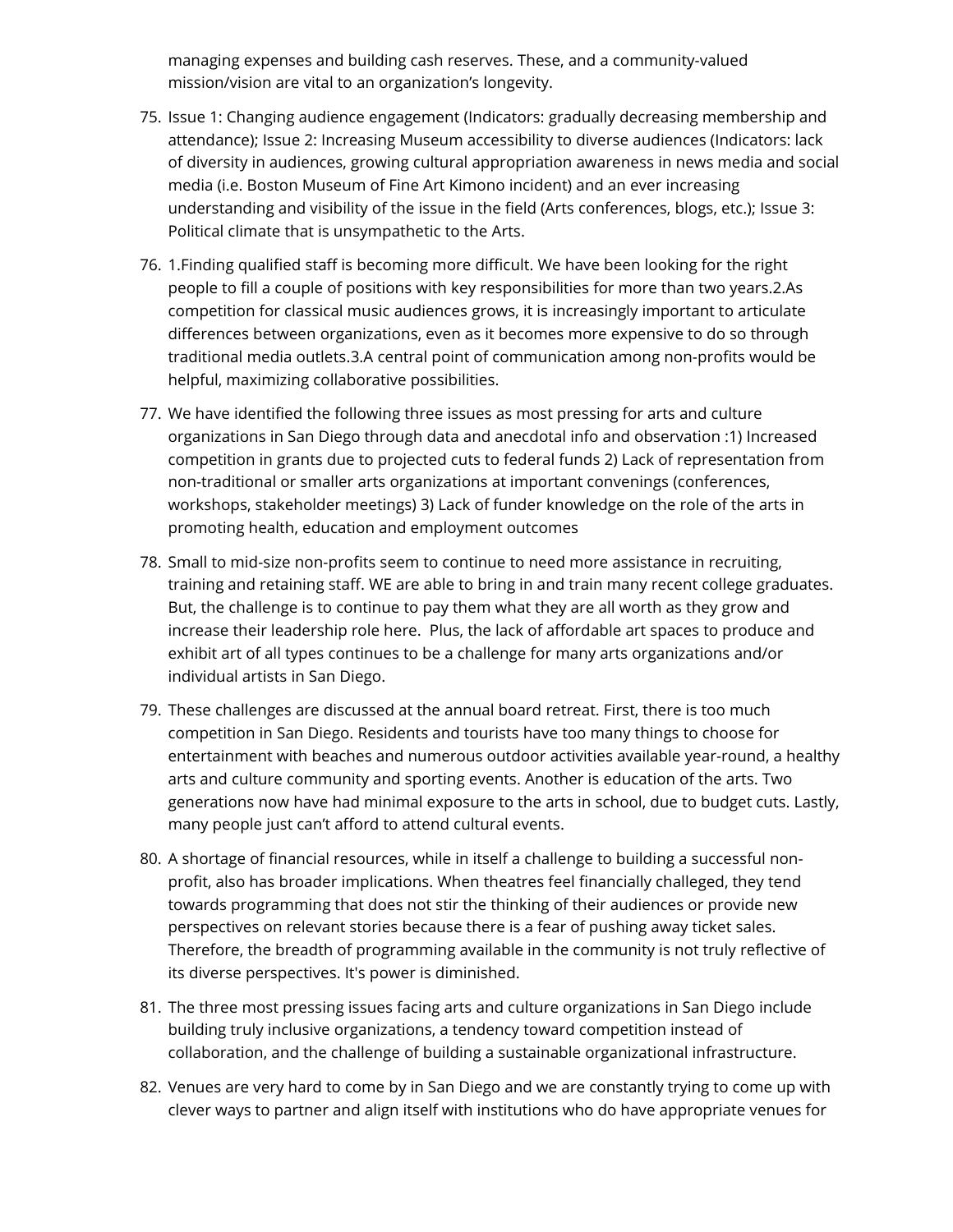performance possibilities. Although it seems to be shiftingwe have also found that many arts organizations are hesitant to collaborate, wanting to "hold onto" their audience, contact lists and donors as tightly as possible. Lack of communication/dialogue between organizations is another challenge.

- 83. Limited funding resources for arts and culture-Limited organizational infrastructure to pursue best branding and marketing practices-A media that can be political and functions with limited professionalism
- 84. 1. How to effectively evolve/adapt the organization's appeal/relevance to a local audience besieged with alternatives how to spend "free" time.2. Identifying talented people willing to contribute their time/skills to serve as organization officers/board members.3. How to spend our next promotional dollar for maximum effectiveness.Indicators include limited budgets, expensive & unreliable methods to determine effectiveness of promotional activities, and a competitive & changeable marketplace.
- 85. Opportunities for meaningful collaboration remain rare and elusive. Smaller organizations continually struggle to keep things afloat, so often have little or no opportunity to develop meaningful creative and, potentially more important, organizational partnerships. The infrastructure provided by the Fringe Festival really helps. I wonder whether that could be a model as a platform for groups that are less fly-by-night than Fringe, yet less established than OGT or the LJ Playhouse.
- 86. Three pressing issues are 1. Providing access to quality cultural programming to residents and visitors is critical to maintaining our quality of life. Balboa Park is a significant cultural asset in our region with many of our most prominent cultural institutions all located within easy walking distance of each other. 2. Better promotion of the Park is vital to the ongoing health of these institutions and 3. Better maintenance of the physical plant at the Park is needed.
- 87. Local working artists have told us that lack of arts education leads to lack of an educated collector base that could support working artists through the purchase of artwork. Artists therefore leave to larger cities, such as nearby Los Angeles, to sell work and make a living. Additionally there are a low number of artist-in-residency programs and local grant awards to sustain working artists.More business education and other practical skills that would assist artists in making a living.
- 88. 1. Assistance for Operational Support Continued operational support to attract and retain personnel. 2. U.S.-Mexico Border Relations - The President's administration is yet to determine if changes in processing and movement across the U.S.-Mexico border will be impacted. 3. San Ysidro's economy has been hurt with the Border Reconstruction project . The SY Chamber is reporting over a 60% vacancy rate and continuing to grow. This will continue to cause a dis-interest in border communities.
- 89. PRESSING ISSUES (for the arts): Ensuring Inclusivity, Diversity, & Equity. INDICATORS: Socioeconomic composition of patrons attending arts eventsOur solution: Fringe has the benefit of being affordable / accessible to all ages and cultures is that this allows for the most vast audience and allows us to reach all populations.
- 90. The greatest issue facing arts and culture organizations in San Diego is their inability to present art to a wide audience of consumers. There are few large scale opportunities for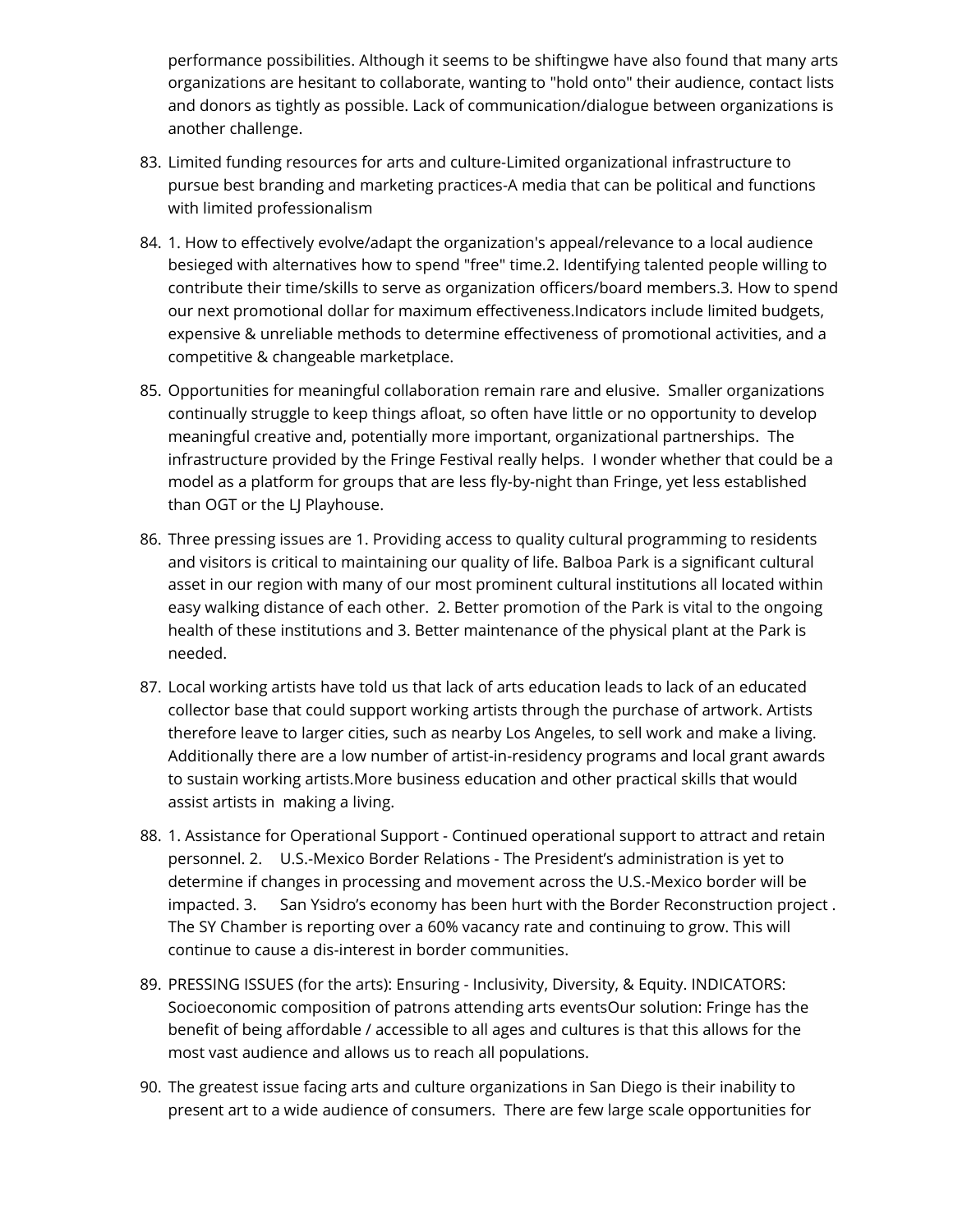regular San Diegans to purchase local art. San Diegans who wish to purchase art from a local have to seek it out through attending obscure art crawls or visit galleries. The CA&C should continue to invest in events that are attended by thousands of San Diegans so as to expose them to local art.

- 91. Corporate Community Involvement:(need corporate support): City requesting the corporate community would help in bringing a larger audience to support organizations that are focused on bringing exceptional arts programs. Rental facilities: This cost has increased by about 17% over last year; hence organizations are struggling to find venues at a reasonable cost.Publicity: It would be easy for the city to help broadcast events that are funded by the city grant to help generate more attendees.
- 92. Increased transparency of the Commission actions and activities Increased contractor inclusivity in Commission activities Improvement in the diversity of Commission staff Improvement in the Commission's policies re: funding distribution to small & midsize organizations Consistency in Commission policies & application process More technical assistance to contractors Establish a ceiling on funding to large budget organizations
- 93. Lack of information and guidance, along with a feeling of isolation in Southeastern San Diego neighborhoods; Audience development and sustaining new audiences over time; Lack of space/facilities to show work and engage in dialogue with other artists and community members.
- 94. pressing issues include:1. How to reach out to the community in a resource-efficient way.2. Intellectual property/trademark/copyright rights and 'fair use' doctrine. 3.Finding resources to solve problems (e.g., venues of certain sizes).These are issues that we run into consistently and have to spend disproportionate amounts of time and energy to resolve, reinventing the wheel when we know that others are having to solve the same problems on their own.
- 95. The current political climate which villainizes refugees and immigrants. It is especially important for arts and culture organizations to highlight the beautiful parts of refugee cultures and to share these with San Diegans now. Lack of knowledge about refugee cultures among San Diegans and the need for greater collaboration between arts and culture organizations representing refugee populations are two other important issues.
- 96. 1. Recruiting/retaining qualified instructors who are sensitive to special needs of our populations (language, culture, trauma, recovery from addiction, etc). Due to not being able to offer competitive salaries or full-time work. Staff often have to work multiple jobs creating scheduling challenges. 2. Attracting underserved art students and art audiences in a neighborhood where socioeconomic situations prevent having free time to participate.3. Attracting customers from outside District 9.
- 97. Inflation will always be an issue for organizations. The rising costs of services, spaces, and goods every year attributes to how the limited financial resources are able to be used. Another issue, most prominently shown this year, is how the political climate may affect an organization's programs and events and the diverse groups involved. Finally, being able to find and keep talent without individuals (volunteers year-to-year) getting burned out from overworking.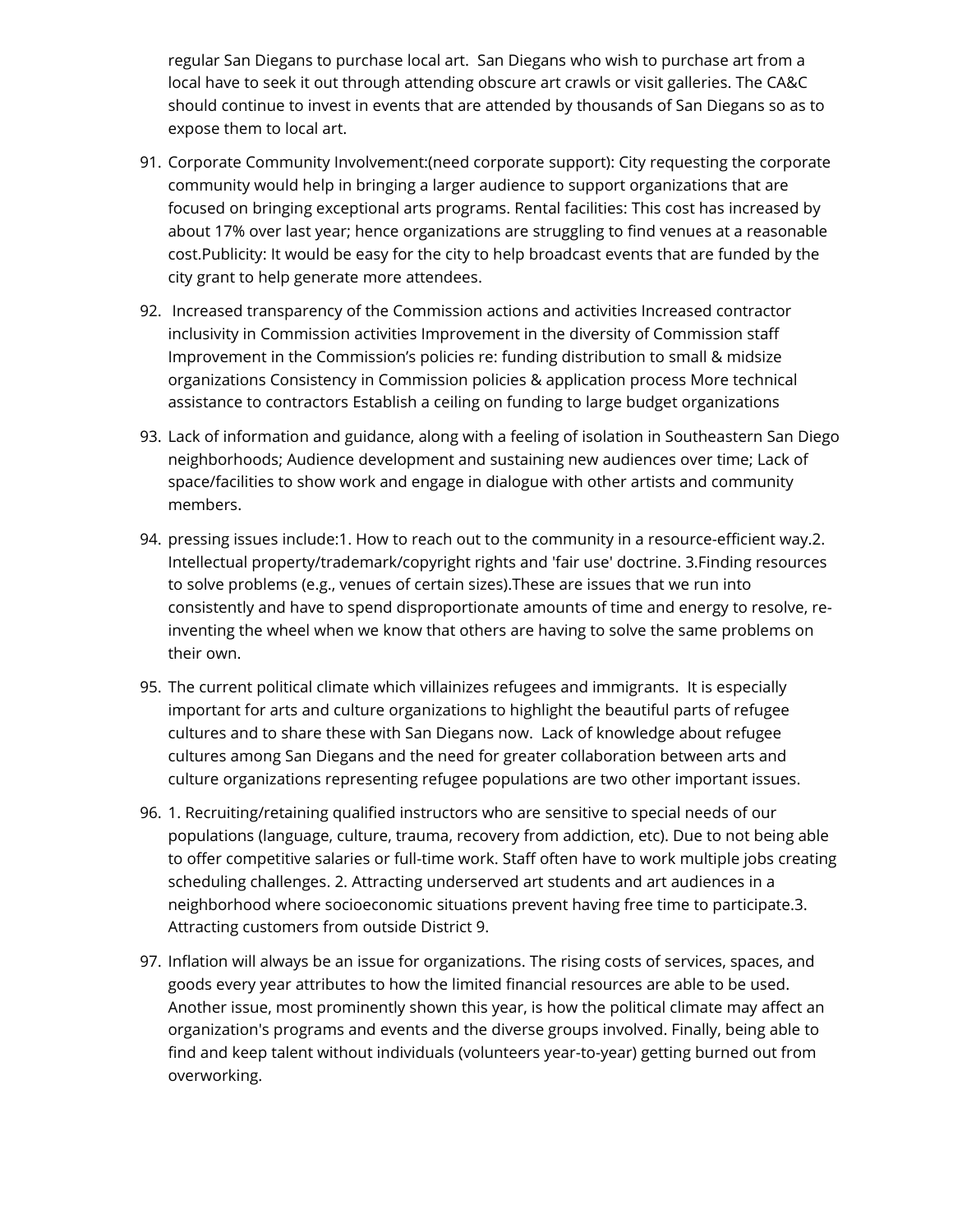- 98. Issues facing arts and culture non-profit organizations in San Diego include limited community involvement, limited access to affordable facilities, and poor media coverage. Little Italy often partners with many small artists and organizations that struggle for recognition and publicity, having no funds for marketing and promotion. We are fortunate tohave a PR firm to publicize our events and try to provide collaborative opportunities to work with exceptionally talented people.
- 99. Originality Too many events with the exact same characteristics. You can see this in concerts and festivals throughout the city.Authenticity: Some people are discouraged from participating in authentic cultural events that seem too "foreign." They prefer an Americanized event that feels new but also familiar.Lack of artists As more attention and resources are focused on academia and business, a livelihood in the arts seems less and less appealing for many up and coming artists.
- 100. Limited number of theatres available and rental fees are two major challenges. Few venues met our needs and allow us to support neighborhood businesses and restaurants.There are constant upgrades and improvements with media. Remaining up to date with technological advances and utilizing these services is an ongoing yet ultimately challenging factor. Although willing to commit time, many potential board members are hesitant when it comes to fundraising issues and financial responsibilities.
- 101. 1) Not enough arts education within the juvenile justice system. 2) Quality arts programming in the juvenile justice system is rare. We are told by our partner teachers that quality arts programs for court schools are extremely expensive and unavailable. 3) The arts education gap between rich and poor is expanding. This can be seen in the isolation we witness in the children we serve.
- 102. 1. Threats to our freedom of press and expression 2. Loss of societal values for the arts 3.Loss of value for inclusion and diversity. On August 18, 2017, members of the President's Committee on the Arts and the Humanities resigned in part due to his elimination of arts and culture agencies in the current budget. On June 6th, City of Chula Vista deliberated on cutting their Arts and Culture programming. The City of San Diego also considered severe cute to the arts. Arts are threatened!
- 103. 1. Ongoing maintenance for public art pieces. Although we are careful to have each mural properly built & installed (itself a significant expense), we must be constantly vigilant about vandalism/wear and tear. 2. Insurance. The cost of insurance continues to increase dramatically, and it is also harder to secure insurance with constantly changing requirements. 3. The undervaluation of art. All art projects must face the lack of understanding of the value of art by the culture at large.
- 104. 1) Venue availability, finding creative space that is affordable and viable to have performing arts in particular2) Volunteer engagement3) Attracting participants/spectators to events, keeping events fresh particularly because we now see for profits imitating event models.
- 105. BOARD/LEADERSHIP TRAINING: Many of the Board Members slowly drifted out and the Leadership was unable to move renew itself. Training in this area will show how vital this is to our organization. SUSTAINABILITY-we lost a good core of its Company Dancers (ages 16- 40) and now rely on our Junior Dancers/Apprentices (ages 4-18) to carry the flag.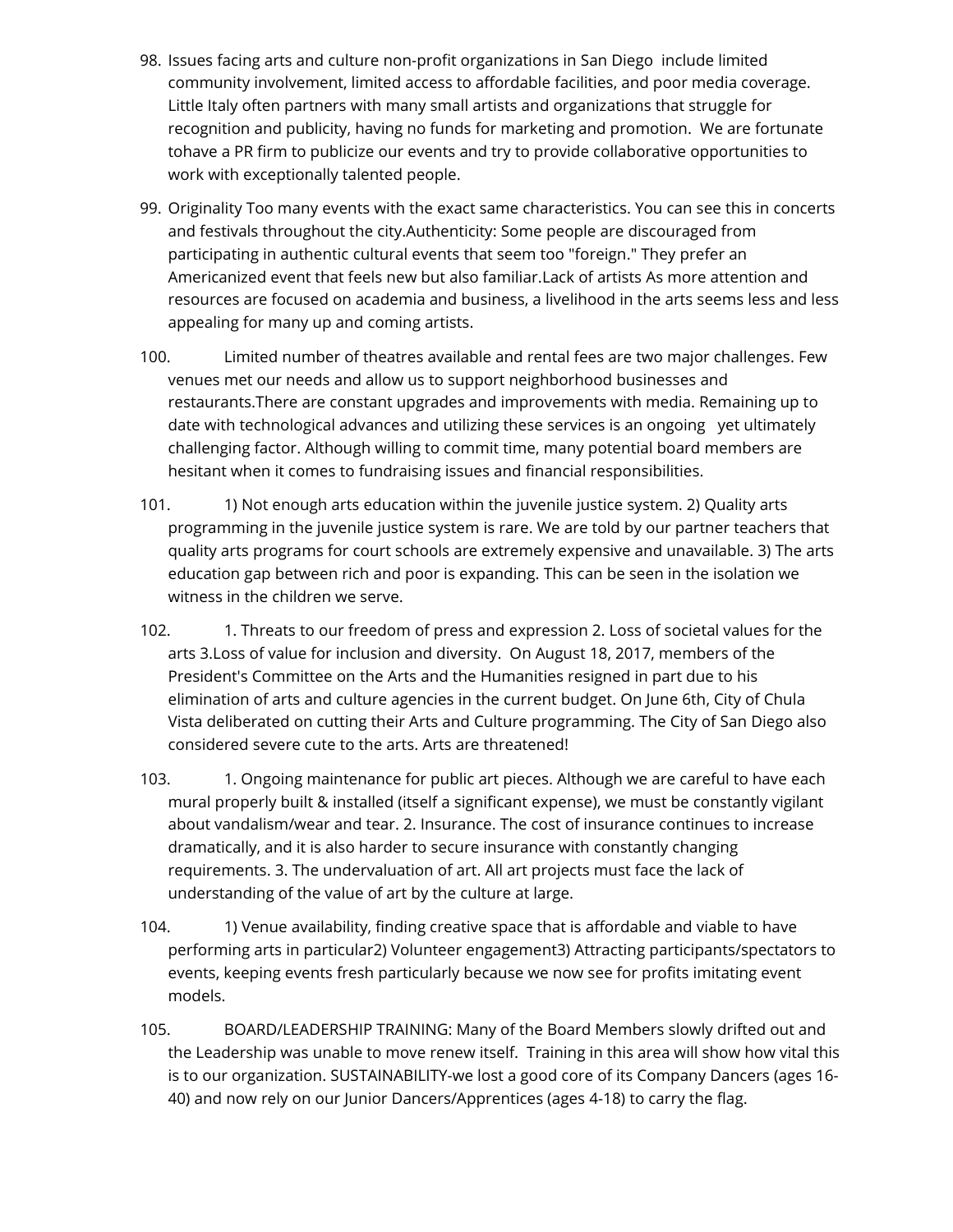ARTS/EDUCATION/LIBRARY Conference/Gathering to network and know what's available in our community where all arts organizations can share.

- 106. The three most pressing issues:1. A shortage of adult volunteers- we see a large group of student volunteers every year, but the number of adult volunteers seems to be less and less.2. Community Involvement- student volunteers love this event and come back year after year. But as they move on to college out of the area, we lose this pool of volunteers3. Insurance cost- in a society of lawsuits, the need for more and more coverage increases and so does the financialburden on the NPO
- 107. Government changing rules,regulations, and applications for events; volunteer retention; and creative vendors for the Street Fair.
- 108. Getting people's attention. How do you rise above the glut of information that is available? How do you stick?
- 109. 1) The growing prevalence of junk email and phone calls, and social media, has made email and phone much less reliable. Some participants only check their email every week or two. Inability to reach volunteers before an event is a symptom of this problem.2) Decline of printed publications with the rise of electronic media has removed an effective targeted source of event promotion. Participants report publications as a source much less frequently.3) Recruitment of sponsors for annual event.
- 110. For the Festival, the amount of time that teachers have to engage their students in outside enrichment activities is very limited. Many are not permitted to take part in programs like the Festival because principals want them to be working only on things that are tested. Reaching underserved schools and communicating the relevance of a Shakespeare Festival to them - especially schools that have many students for whom English is not their primary language - is a challenge.
- 111. Three pressing issues are:1. Convincing certain populations that the arts actually are important, just as important as business, science and math. The arts are the first courses to get cut in the schools when funds are tight.2. Ability of arts organizations to promote who they are and what they do.3. Appropriate levels of staffing. But of course this leads back to money.
- 112. There are many competing activities, performances & events happening all year in San Diego, competing for public/media attention. Many are free. One of the biggest challenges is keeping our event fresh, interesting & inviting while staying true to our organization's mission. The 2nd most challenging issue is competition for media exposure with earned media. The 3rd issue is the availability of real estate/transportation/parking. We are limited in attendance by the constraint of these factors.
- 113. Three important issues facing arts and culture nonprofit organizations in San Diego include access to available and affordable venues for arts and culture programming; educating and developing new audiences and supporters for small non-profits; access and capacity to provide appropriate, affordable, and impactful assessment and evaluation tools for programming.
- 114. It is difficult to entice families that are not accustomed to attending cultural events, to take the time and make the effort to come. If it is not a part of their culture or their